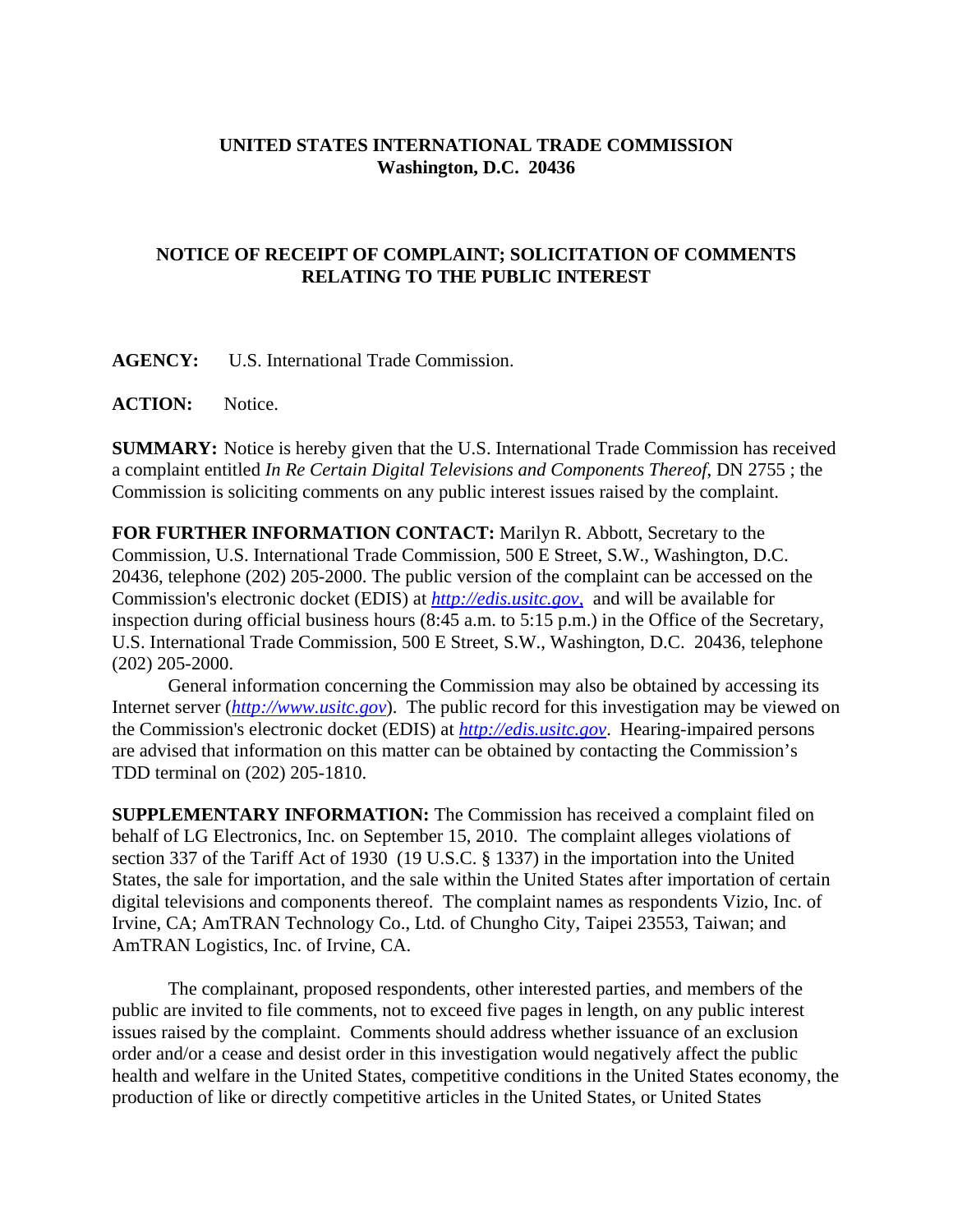consumers.

In particular, the Commission is interested in comments that:

- (i) explain how the articles potentially subject to the orders are used in the United States;
- (ii) identify any public health, safety, or welfare concerns in the United States relating to the potential orders;
- (iii) indicate the extent to which like or directly competitive articles are produced in the United States or are otherwise available in the United States, with respect to the articles potentially subject to the orders; and
- (iv) indicate whether Complainant, Complainant's licensees, and/or third party suppliers have the capacity to replace the volume of articles potentially subject to an exclusion order and a cease and desist order within a commercially reasonable time.

Written submissions must be filed no later than by close of business, five business days after the date of publication of this notice in the *Federal Register*. There will be further opportunities for comment on the public interest after the issuance of any final initial determination in this investigation.

Persons filing written submissions must file the original document and 12 true copies thereof on or before the deadlines stated above with the Office of the Secretary. Submissions should refer to the docket number ("Docket No. 2755") in a prominent place on the cover page and/or the first page. The Commission's rules authorize filing submissions with the Secretary by facsimile or electronic means only to the extent permitted by section 201.8 of the rules (see Handbook for Electronic Filing Procedures,

http://www.usitc.gov/secretary/fed\_reg\_notices/rules/documents/handbook\_on\_electronic\_filing. pdf ). Persons with questions regarding electronic filing should contact the Secretary (202-205-2000).

Any person desiring to submit a document to the Commission in confidence must request confidential treatment. All such requests should be directed to the Secretary to the Commission and must include a full statement of the reasons why the Commission should grant such treatment. *See* 19 C.F.R. § 201.6. Documents for which confidential treatment by the Commission is properly sought will be treated accordingly. All nonconfidential written submissions will be available for public inspection at the Office of the Secretary.

This action is taken under the authority of section 337 of the Tariff Act of 1930, as amended (19 U.S.C.  $\S$  1337), and of sections 201.10 and 210.50(a)(4) of the Commission's Rules of Practice and Procedure (19 CFR §§ 201.10, 210.50(a)(4)).